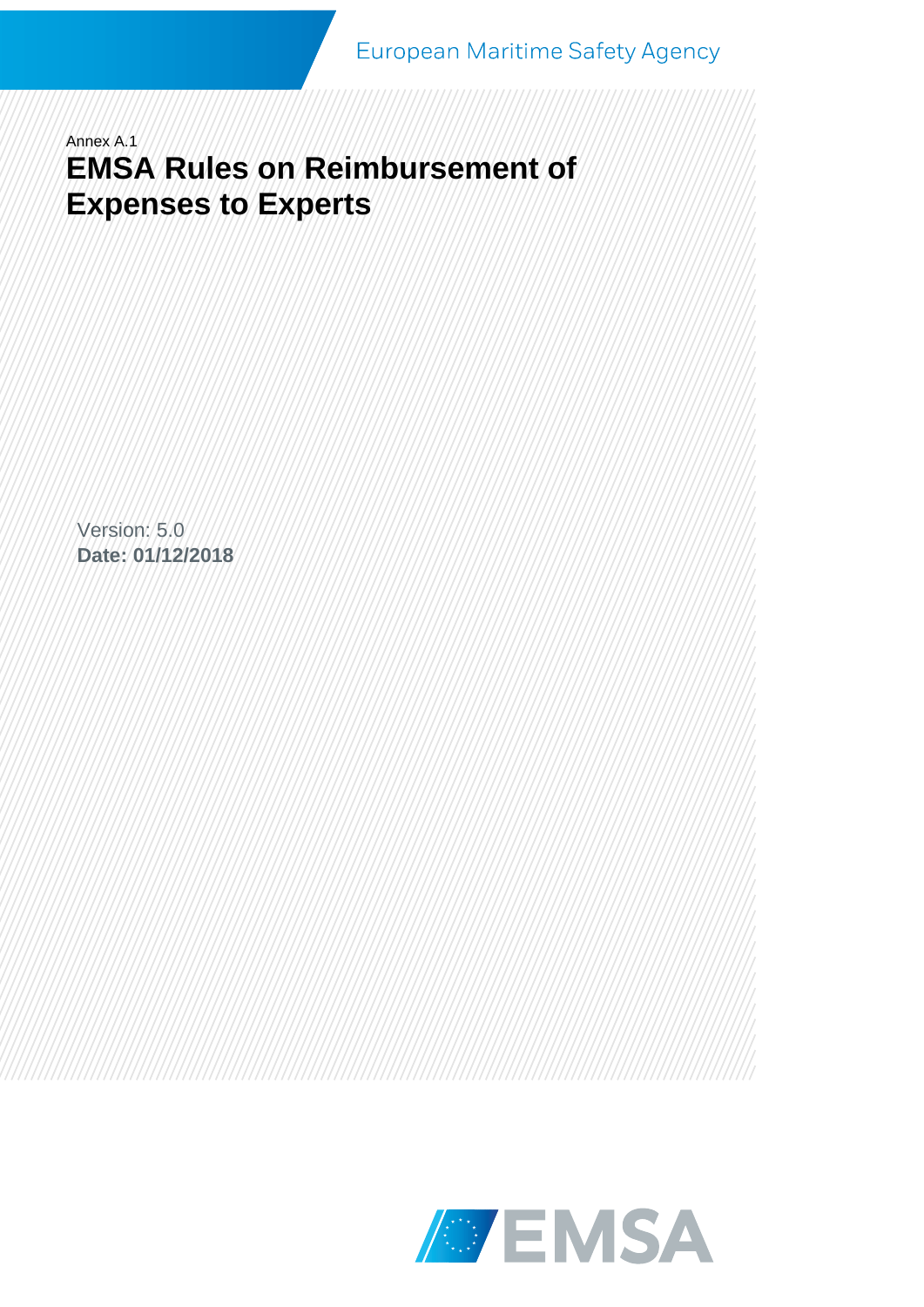

# **Table of Contents**

| 1. EXPERTS |  |
|------------|--|
|            |  |
|            |  |
|            |  |
|            |  |
|            |  |
|            |  |
|            |  |
|            |  |
|            |  |
|            |  |
|            |  |
|            |  |
|            |  |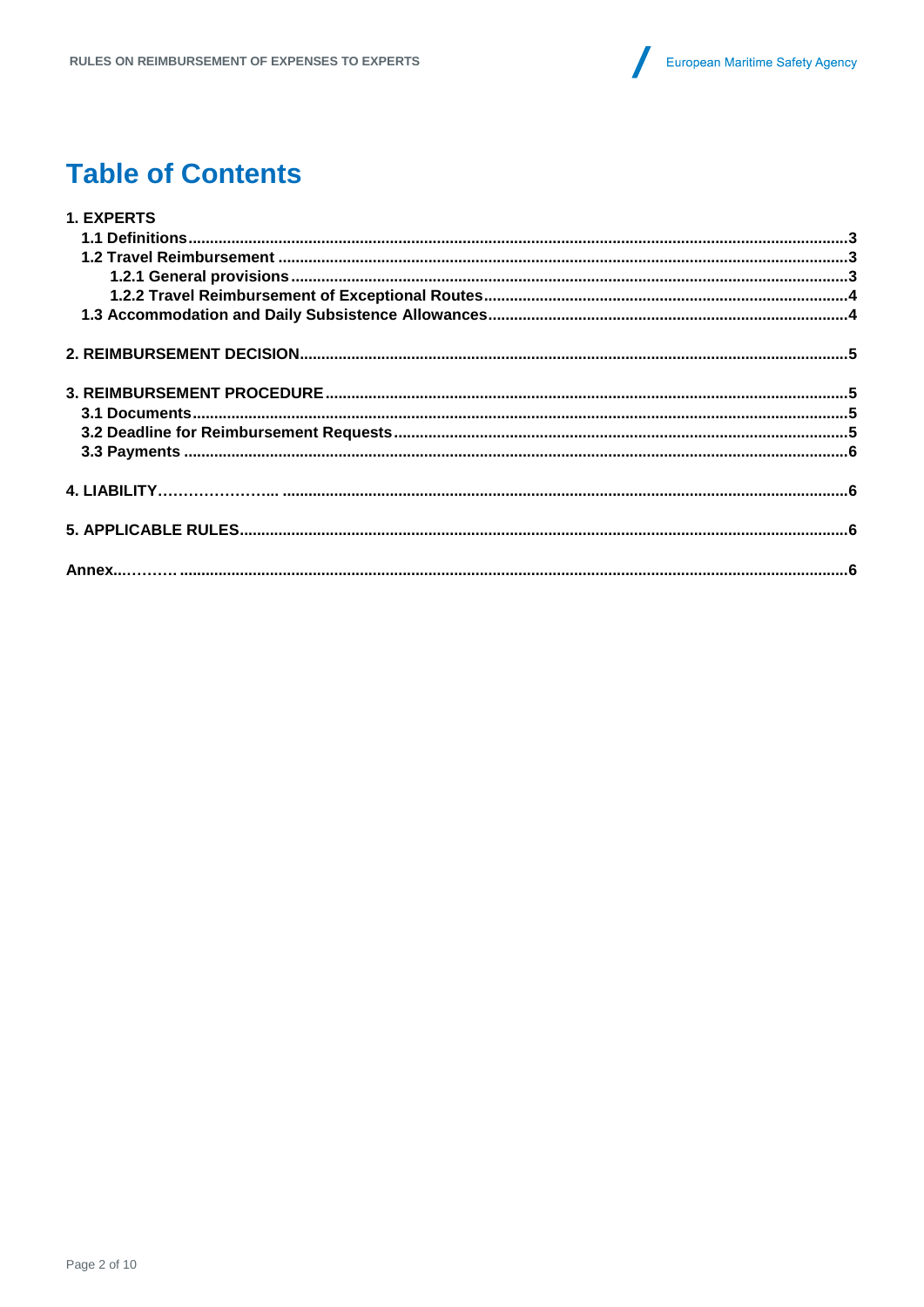# <span id="page-2-0"></span>**1. EXPERTS**

### <span id="page-2-1"></span>**1.1 Definitions**

**Experts** are persons invited by EMSA to participate in the work of the Agency with a view to their particular function or expertise. They receive reimbursement for their travel expenses, accommodation and daily subsistence allowances, provided they are not in receipt of a similar reimbursement or allowance from any other organisation or person in connection with the same visit, following an invitation from EMSA.

**Force majeure** shall mean any unforeseeable and exceptional situation or event beyond the control of EMSA or the expert not attributable to error or negligence on their parts which prevents one of them from attending or holding the EMSA event that could not have been avoided by the exercise of due diligence. Labour disputes, strikes and financial problems cannot be invoked as force majeure unless they are the direct consequence of an established case of force majeure.

**EMSA events** are trainings, meetings, workshops, seminars and other events organised by the Agency.

**Place of departure** is the address to which the invitation from EMSA has been sent. If the invitation was sent by electronic means, the place of employment of the expert is considered as the place of departure.

**Overnight stay** is every occasion when the expert need to spend the night at the place where the meeting is held.

### <span id="page-2-3"></span><span id="page-2-2"></span>**1.2 Travel Reimbursement**

#### 1.2.1 General provisions

Experts shall be entitled to the reimbursement of their travel expenses from the place of departure to the place where the EMSA event is held, by the most appropriate means of transport given the distance involved.

a) Travel expenses by any means of transport shall be reimbursed on the following basis:

 The cost of travel, at the most economical available rates, up to a maximum amount of EUR 1,000.00. A prior agreement by EMSA shall always be obtained by the expert when the price of travel may exceed EUR 1,000.00. When no prior agreement has been obtained by the expert, EMSA shall limit the payment of travel ticket (excluding any agency fees) to EUR 1,000.00.

b) The cost of travel by train in first class, at the lowest available rates, shall be reimbursed;

c) The cost of travel by air in business class or equivalent, at the lowest available rates, shall be reimbursed if the economic class is not available, following a prior written agreement by EMSA.

Travel to and from an airport or between terminals of airports shall be reimbursed only when public transport, such as an airport bus, or train is used. Taxi or airport/hotel shuttle fares are not reimbursed.

d) Extra costs (e.g. sms confirmation, seat reservations, transport of necessary luggage, supplements for highspeed trains) shall be reimbursed up to a maximum amount of EUR 40.00.

e) Travel expenses by private car shall be reimbursed at the rate of EUR 0.28 per km (calculated on the basis of a google map tool on internet). Motorway toll charges will be reimbursed separately on presentation of supporting documents.

For the purposes of travel expenses reimbursement, the actual cost of the ticket/s paid by the expert shall be taken into account. For this purpose, the expert is requested to provide supporting documents as to the actual price of the ticket for the journey in question at the time of the EMSA event.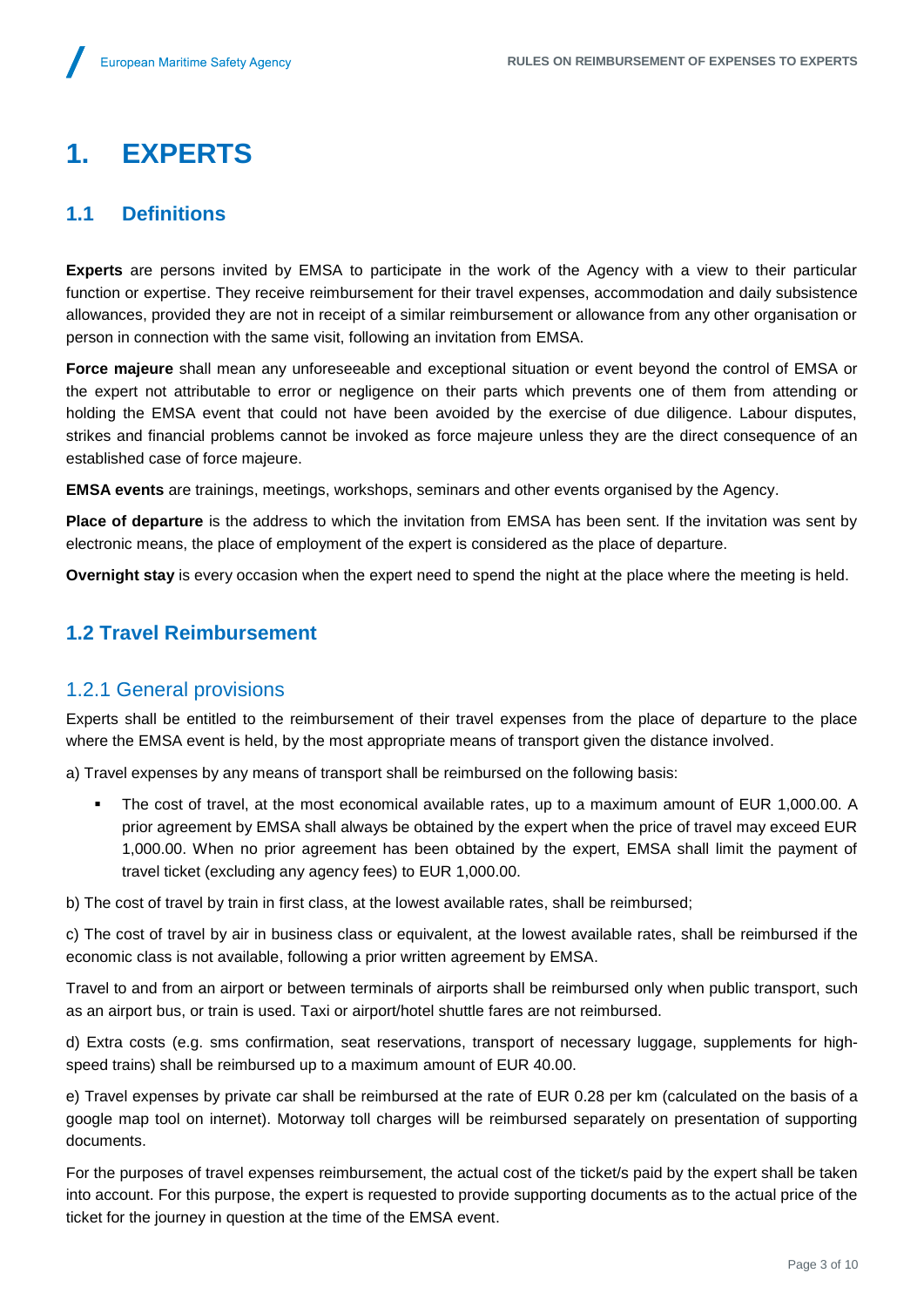The calculation of reimbursable costs shall be based on the provisions of paragraphs a) to e) above, depending on the mode of transportation used.

When a ticket is booked via a travel agency the handling fee will be reimbursed up to a maximum amount of EUR 30.00, notwithstanding any additional credit card fees. For the purposes of evidencing the exact price of the ticket and the amount of the handling fee, evidentiary documentation (e.g. electronic ticket, airline/train/bus receipts) need to be provided together with the final invoice for the travel. Only one handling fee per traveller shall be reimbursed by EMSA.

#### <span id="page-3-0"></span>1.2.2 Travel Reimbursement of Exceptional Routes

The amounts to be reimbursed shall be limited to the costs for the route between the place of departure and the place where the EMSA event is held ("regular route").

If an expert wishes to travel from and/or to a location different than the place of departure ("exceptional route"), he/she shall request, by the deadline for registration, a prior agreement by EMSA and provide a justification together with relevant supporting documents in order for the travel costs borne by the expert to be considered for reimbursement by the Agency. Requests for reimbursements or supporting documents received after this deadline may be rejected and EMSA may not reimburse the related expenditure.

Please note that if travelling from a different location ("exceptional route") involves abnormally higher costs, reimbursement shall be limited to the costs for the route between the place of departure and the place of EMSA event ("regular route").

#### <span id="page-3-1"></span>**1.3 Accommodation and Daily Subsistence Allowances**

Experts shall receive an accommodation allowance at the flat rate of EUR 101.00 per necessary overnight stay and a daily subsistence allowance at the flat rate of EUR 83.00 per day of EMSA event held in Lisbon, Portugal.

For EMSA events held in other locations, accommodation and daily subsistence allowances will be reimbursed according to the amounts indicated in the **Annex** to these Rules.

For events which take half a day (4 hours or less) the accommodation allowance shall be paid per necessary overnight stay and 2/3 of the daily subsistence allowance shall be paid.

The daily subsistence allowance shall cover all expenses at the place where the EMSA event takes place, including breakfast, meals and local transport (e.g. taxi, bus, tram, metro, airport/hotel shuttle).

The accommodation allowance shall cover all the expenses related to accommodation (e.g. city tax, service tax). Hotel accommodation shall be arranged and paid directly by the expert.

Daily subsistence allowance for up to two days may be paid for an extra overnight stay necessary to qualify for a reduced transport fare, e.g. through a stay over a night from Saturday to Sunday, provided the reduction amounts to at least the extra allowance paid. An extra overnight stay shall also be paid for those experts who have provided evidence that they cannot reach their final destination the same day the EMSA event ended.

Experts shall be informed in advance about the flat rates for reimbursement and about the applicable rules. The Rules on Reimbursement shall be sent to experts together with the invitation letter.

They are also available on EMSA website under<https://extranet.emsa.europa.eu/e-register/events>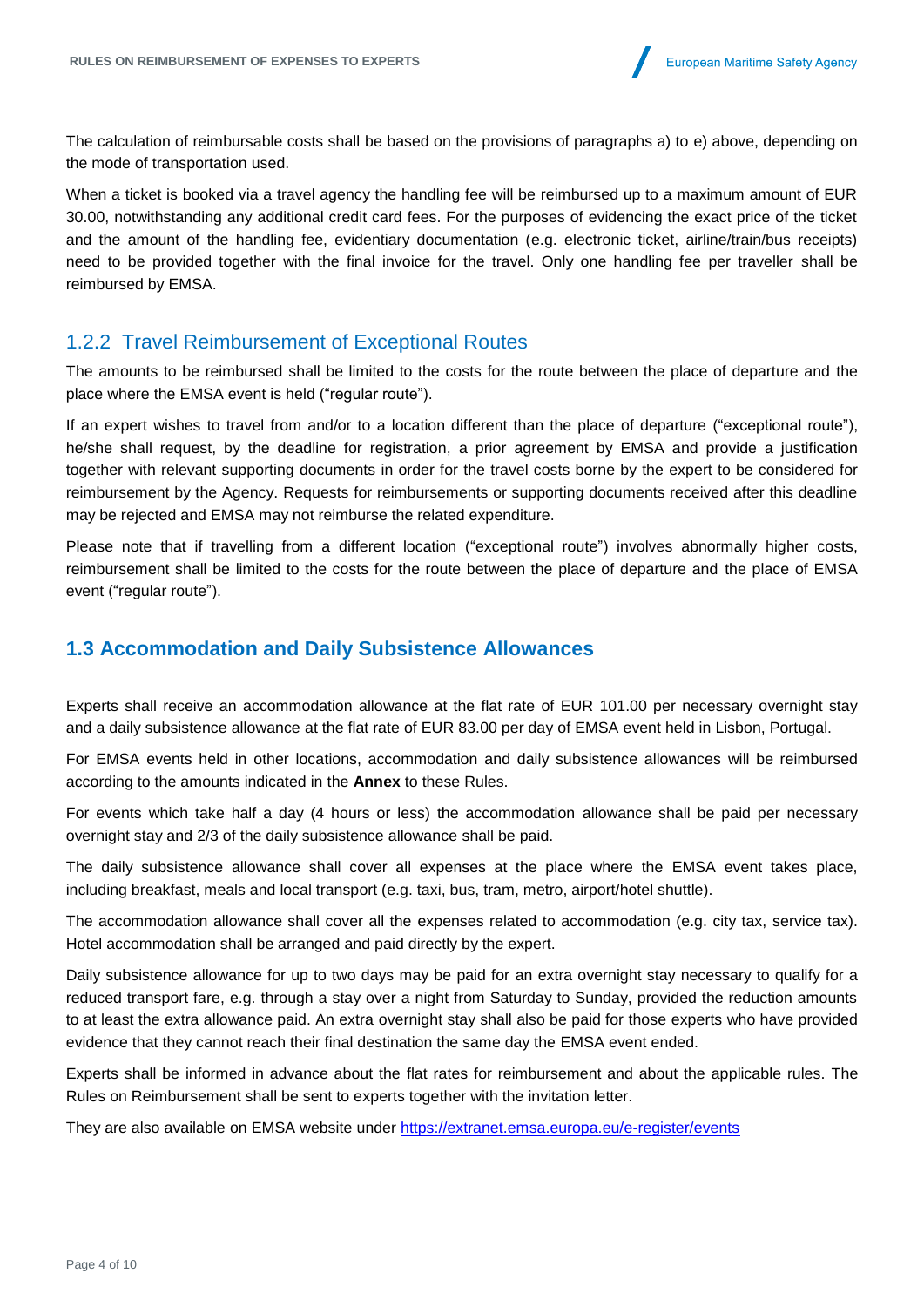# <span id="page-4-0"></span>**2. REIMBURSEMENT DECISION**

When the distance between the place of departure and the place of EMSA event does not exceed 50 km (calculated on the basis of a google map tool on internet), the experts will be considered as taking part in an activity in their place of employment and therefore they will be not entitled to any reimbursement of their travel expenses, nor to the accommodation and daily subsistence allowances.

Outside of the above case, the experts shall receive reimbursement of travel expenses for their participation in and contribution to EMSA's work according to Article 1.2. The expenses shall be reimbursed provided that the experts have confirmed their attendance following a written invitation by EMSA and have attended the EMSA event. On every occasion, participation shall be evidenced by the signature of the expert on the attendance list/s.

In cases of a cancellation of an event by EMSA due to circumstances of *force majeure* experts who have commenced their journey shall be reimbursed by the Agency for the expenses incurred.

## <span id="page-4-1"></span>**3. REIMBURSEMENT PROCEDURE**

### <span id="page-4-2"></span>**3.1 Documents**

Experts shall be reimbursed following e-submission of all necessary documents via the EMSA Event Registration Tool (online registration):

- 1. Document/s providing the cost\* of the travel (e.g. e-ticket, copy of the travel agency invoice);
- 2. Document/s providing the cost of public transport for travel to and from an airport or between terminals of airports when public transport, such as an airport bus or train, is used (e.g. copy of the ticket);
- 3. Document/s providing the cost of motorway toll in case of travel by private car.

\*The amount of the travel agency fee and any extra costs (e.g. sms confirmation, seat reservations, transport of necessary luggage, supplements for high-speed trains) shall be shown separately.

Experts requesting reimbursement of expenses for the first time are required to complete also:

4. Financial Identification Form.

The form is available on EMSA website under [https://extranet.emsa.europa.eu/e-register/events.](https://extranet.emsa.europa.eu/e-register/events)

### <span id="page-4-3"></span>**3.2 Deadline for Reimbursement Requests**

Experts who requested reimbursement via the EMSA Event Registration Tool are obliged to submit the above mentioned documents within 30 days after the end of the event. Requests for reimbursements and/or supporting documents received after this deadline may be rejected and EMSA may not reimburse the related expenditure.

Information on available remedies may be found at EMSA website: [http://www.emsa.europa.eu/emsa](http://www.emsa.europa.eu/emsa-homepage/156-uncategorised/1512-remedies.html)[homepage/156-uncategorised/1512-remedies.html](http://www.emsa.europa.eu/emsa-homepage/156-uncategorised/1512-remedies.html)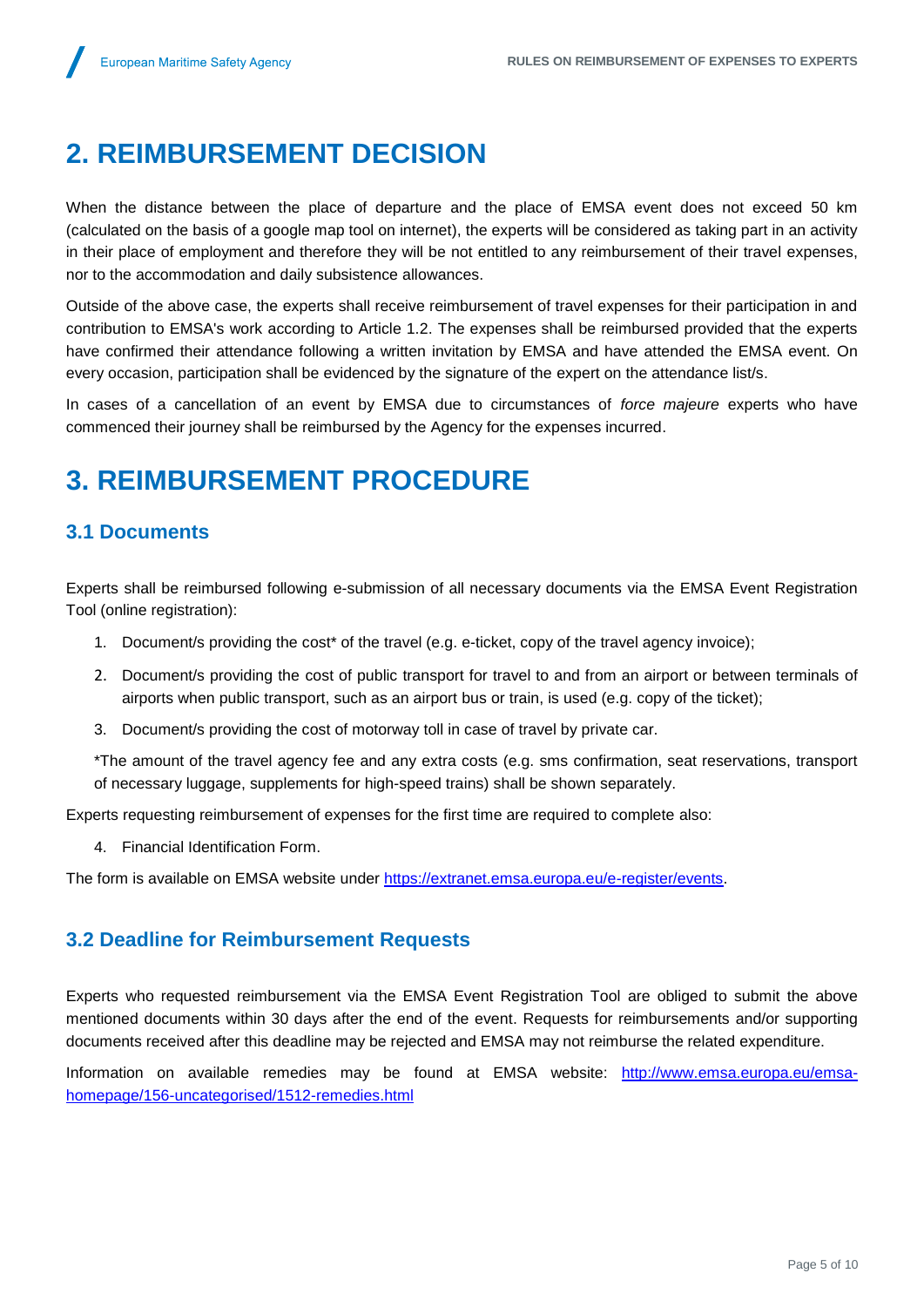### <span id="page-5-0"></span>**3.3 Payments**

Reimbursement of expenses shall be executed by bank transfer in Euro to a single bank account within 30 days from e-submission of all supporting documents.

EMSA will make any conversion between the Euro and another currency at the daily Euro exchange rate published in the Official Journal of the European Union, or failing that, at the monthly accounting exchange rate, as established by the European Commission and published on the website indicated below, applicable on the day of the invoice or receipt date.

[http://ec.europa.eu/budget/contracts\\_grants/info\\_contracts/inforeuro/inforeuro\\_en.cfm](http://ec.europa.eu/budget/contracts_grants/info_contracts/inforeuro/inforeuro_en.cfm)

Experts shall repay any sums paid in error.

## <span id="page-5-1"></span>**4. LIABILITY**

No moral, material or bodily harm incurred by the person in the course of the journey or stay in the place where the EMSA event, workshop or other event took place may be subject to a claim against EMSA unless it can be imputed to EMSA.

In case of travel by private car the owner, holder and driver of the vehicle shall be fully liable for any damage incurred in relation to the operation of the vehicle according to general legislation in place. No moral, material or bodily harm incurred in relation to the use of a private car may be subject to a claim against EMSA.

## <span id="page-5-2"></span>**5. APPLICABLE RULES**

<span id="page-5-3"></span>Rules applicable for the reimbursement of experts will be those in force at the date of the invitation letter.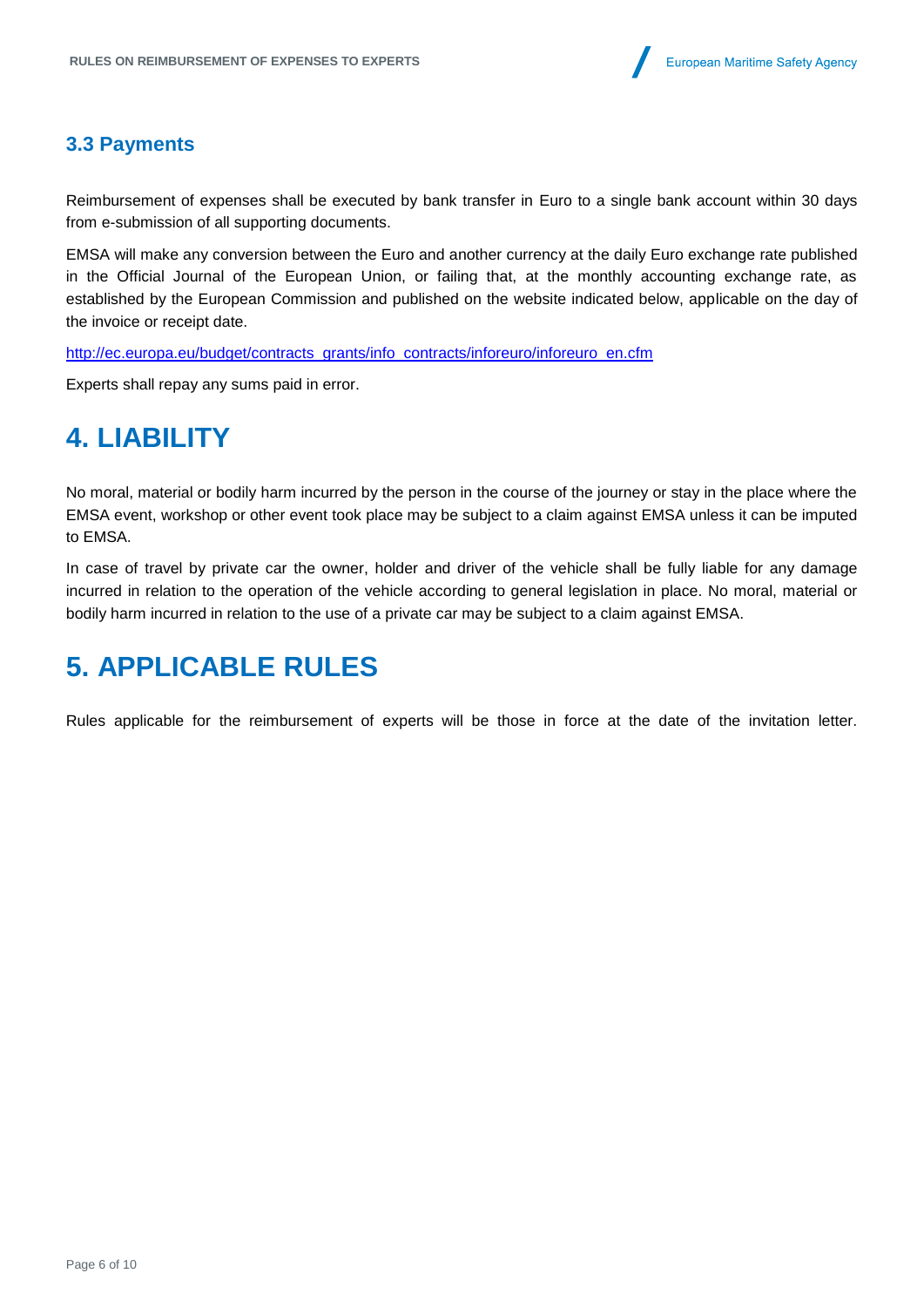## **Annex – Allowances<sup>1</sup>**

| Countries       | Allowance<br>per day of meeting $(\epsilon)$ | Accommodation<br>allowance $(\epsilon)$ |
|-----------------|----------------------------------------------|-----------------------------------------|
| Austria         | 102                                          | 132                                     |
| Belgium         | 102                                          | 148                                     |
| <b>Bulgaria</b> | 57                                           | 135                                     |
| Croatia         | 75                                           | 110                                     |
| Cyprus          | 88                                           | 140                                     |
| Czech Republic  | 70                                           | 124                                     |
| Denmark         | 124                                          | 173                                     |
| Estonia         | 80                                           | 105                                     |
| Finland         | 113                                          | 142                                     |
| France          | 102                                          | 180                                     |
| Germany         | 97                                           | 128                                     |
| Greece          | 82                                           | 112                                     |
| Hungary         | 64                                           | 120                                     |
| Iceland         | 85                                           | 160                                     |
| Ireland         | 108                                          | 159                                     |
| Italy           | 98                                           | 148                                     |
| Latvia          | 73                                           | 116                                     |
| Lithuania       | 69                                           | 117                                     |
| Luxemburg       | 98                                           | 148                                     |
| Malta           | 88                                           | 138                                     |
| Netherlands     | 103                                          | 166                                     |
| Norway          | 80                                           | 140                                     |
| Poland          | 67                                           | 116                                     |
| Portugal        | 83                                           | 101                                     |
| Romania         | 62                                           | 136                                     |
| Slovakia        | 74                                           | 100                                     |
| Slovenia        | 84                                           | 117                                     |
| Spain           | 88                                           | 128                                     |
| Sweden          | 117                                          | 187                                     |
| Turkey          | 55                                           | 165                                     |
| United Kingdom  | 125                                          | 209                                     |

 1 This Annex contains information which may vary over time and be subject to periodic revision.